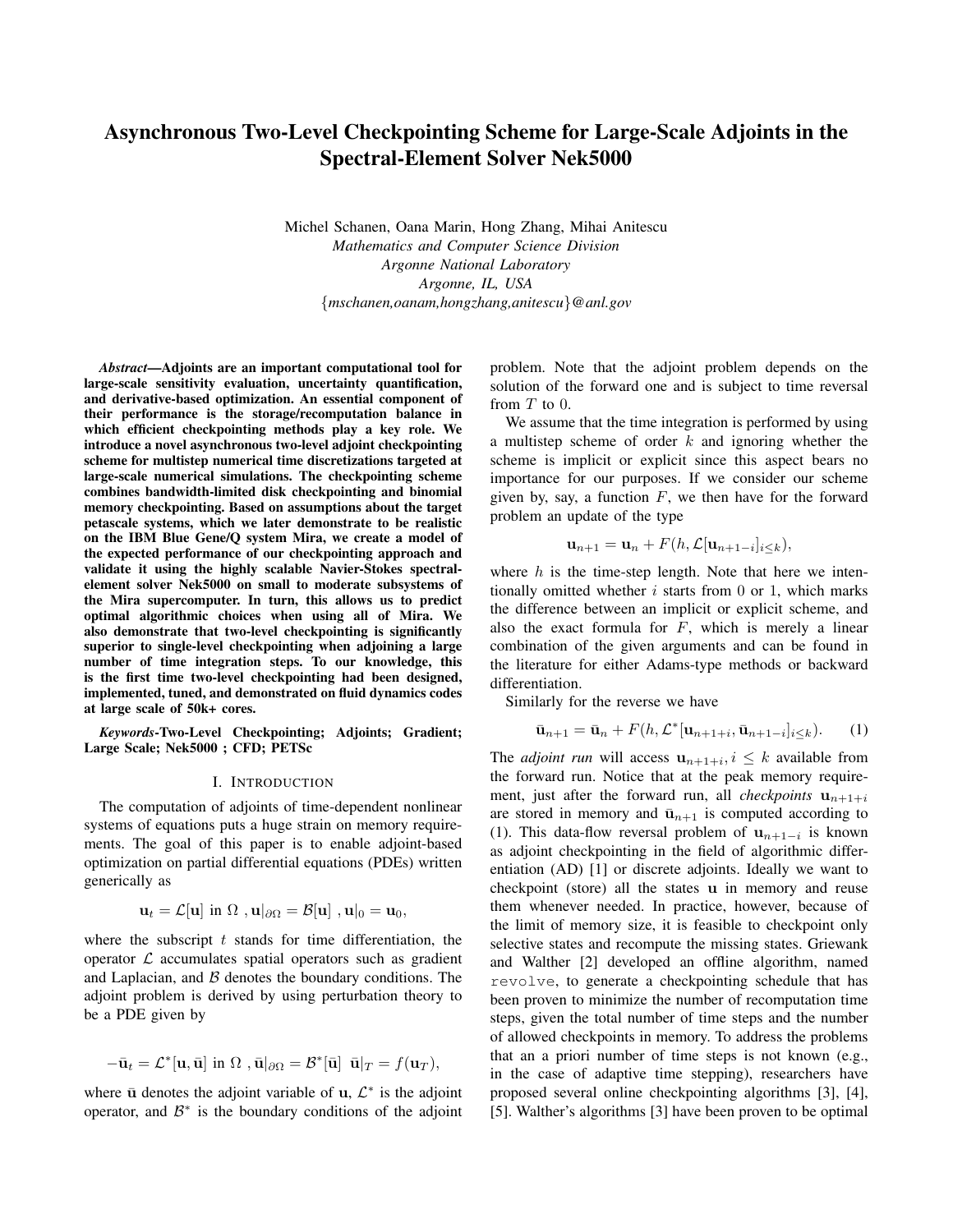when the number of time steps is no more than  $\binom{s+2}{s}$ , where  $s$  is the maximum number of checkpoints, and nearoptimal after that bound and up to  $\binom{s+3}{s}$  time steps. Wang's algorithm [5], complementary to Walther's, deals with an even larger number of time steps. Although it does not guarantee optimality in terms of recomputations, it is proven to be optimal in terms of repetition number, defined as the maximum number of times needed to compute a specific time step during the adjoint computation. The common feature for all these offline and online algorithms is that only RAM is considered to be the storage medium and the cost of storing and restoring checkpoints is negligible.

For limited RAM capacity and a large number of time steps, revolve may require a tremendous number of recomputation time steps which would hamper the performance. Using extra storage devices such as external disks for checkpointing may reduce the overall computational time despite the I/O cost, which may be considerable even on massively parallel systems with many nodes. To this end, Stumm and Walther proposed a multistage offline algorithm in [6] to minimize the overall access cost to checkpoints, which could be stored either in memory or on disk, with the choice depending on the frequency of the read-write checkpoint operations. This algorithm also uses the binomial approach and can be considered an extension of the revolve algorithm taking into account cheap and expensive checkpoints. The access cost of one disk checkpoint is assumed to be less than the cost for one time step, which is a strong restriction.

More important, all these algorithms apply only one binomial strategy in the adjoint computation and hence can be classified as single-level schemes. Furthermore, none of them makes good use of extra storage devices other than RAM, leaving adjoint checkpointing still challenging for limited RAM capacity and a large number of time steps, a not-uncommon situation in large-scale scientific computations. Although having proven the optimality bounds for these algorithms, optimality proofs for two-level checkpointing are still limited. In [7], Aupy et al. prove an optimal scheme for synchronous as opposed to asynchronous twolevel checkpointing with unlimited size and non-negligible latency for the disk.

In this paper, we propose a new two-level scheme that exploits the usage of disk to increase allowed checkpoints and at the same time takes advantage of the optimal results from revolve at one of the levels. Our scheme can handle both online and offline checkpointing for large scale simulations that run on petascale systems such as the IBM Blue Gene/Q system Mira, while allowing for multiple binomial strategies, each handling a subsequence of time steps. In our two-level checkpointing scheme we distinguish between storing a checkpoint to memory or to disk under the following assumptions:

A1 The total number of time steps is a priori unknown.

- A2 Disk I/O is limited only by bandwidth and latency (not by size).
- A3 There may be infinite disk checkpoints, writing to archive tapes is considered as disk.
- A4 Memory is bound by size.
- A5 Memory bandwidth is infinite (writing/reading is 0 cost compared to the rest of the application).

Assumption A1 allows for a time stepper where the total number of time steps is unknown. In fluid dynamics, the physics targeted by the Nek5000 code, researchers commonly seek statistical convergence of important flow quantities (such as windowed energy spectra). The statistical convergence time is not known a priori. Assumptions A2 and A3 posit that the amount of data that can be stored is limited only by the bandwidth and thus by time. An application that is able to exploit the full I/O bandwidth is able to write during the entire execution time without being limited by storage size. Assumption A4 describes the limited RAM per core that is limited by the everincreasing clock rate, also known as the *memory wall*. The evolution of floating-point operations per second and memory per core is increasingly diverging. Assumption A5 considers the writing and reading of checkpoints into RAM to be instantaneous. Obviously, in practice RAM has nonnegligible latency. However, extensive measurements have shown that in comparison with the execution time of one time step, RAM can be neglected for the Nek5000 code.

The setup of our work differs from preceding approaches in significant ways. Single-level checkpointing schemes can accommodate a stringent Assumption A4 only by significantly increasing the number of recomputed steps for very long time horizons [2], [5]. The currently proposed multilevel checkpointing schemes [6], [7] cannot satisfy A1.

We aim to accommodate all five assumptions. In particular, our contributions are the following: (1) a novel asynchronous two-level adjoint checkpointing algorithm, (2) a performance model of this algorithm under the parametric limitations of Assumptions A2 and A4, (3) validation of this performance model on a large subsystem of the Mira supercomputer, and (4) prediction of the performance for running the largest possible adjoint computation instance for Nek5000 on Mira. In the numerical experiments section we will demonstrate that in our target regime of a large number of time steps, our two-level approach outperforms singlelevel checkpointing. To our knowledge, this is the first case of a two-level checkpointing scheme demonstrated for fluid dynamics adjoint computations on the scales described here. Moreover, an interesting feature of our solution is that it makes intensive use of all assets of the supercomputers— CPU, memory, disk, and archive—to improve overall time to solution.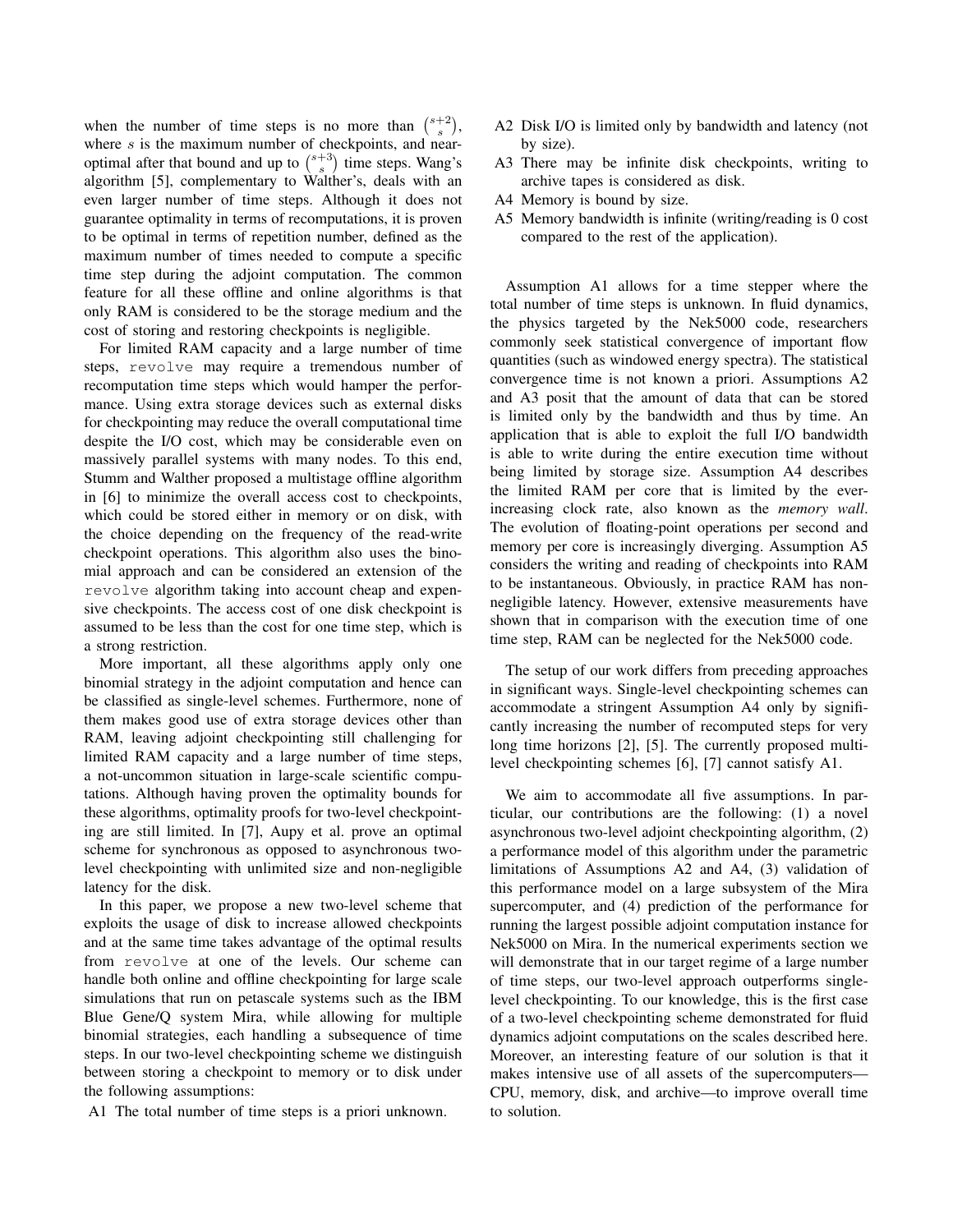

Figure 1. Three options for recovering the required states in the reverse run. The first (a) stores all states and restores all of them from memory. The second (b) interpolates the missing states (blue dotted up-arrow). This leads to approximated values for the adjoints due to interpolation errors. The third option (c) recomputes missing states from stored states. This is the method used in this paper. It has no approximation errors and is only a trade-off between recomputations and memory usage.

#### II. ADJOINT CHECKPOINTING

Without loss of generality we assume a time-steppingbased algorithm where checkpoints are stored or restored only between two time steps. Adjoint checkpointing is closely related to restart checkpoints in the domain of resilience. Resilience checkpoints also save the entire state of a program in the computational run [8]. Determining the state of a program is the main task when implementing restart capabilities. Despite these similarities, adjoint and restart checkpointing differ in the way the stored checkpoints are being accessed. Resilience checkpointing usually requires only the last checkpoint to be stored while previous ones are discarded according to a given resilience strategy. Adjoint computations, however, require access to all previously computed states, although not at the same time. Figure 1(a) shows a naive implementation of a *store all* adjoint checkpointing scheme. In the naive case all the checkpoints are stored in the forward run during the computation of the primal values, while the checkpoints are restored in the reverse run during the computation of the adjoints. All checkpoints are equally needed during the computational flow reversal. This request pattern never changes, is static, and is known a priori. The disadvantage of the naive implementation is that at nontrivial checkpoint sizes and numbers of time steps, the store to memory or to disk becomes infeasible. RAM does not provide enough space, and the disks do not provide enough bandwidth. The only solution is to skip the storing of a checkpoint, which is equivalent to a failure in terms of resilience. Two ways exist for recovering from this loss of information. One can interpolate (see Fig. 1(b)) using the previous and next checkpoint, or one can use *recomputations* (see Fig. 1(c)) to recompute the state of the lost checkpoint. Interpolation implies an approximation error that is not the subject of this paper. Recomputing a state introduces a higher runtime while decreasing the memory and/or bandwidth requirement. An adjoint checkpointing scheme tries to find a potentially optimal balance of recomputation cost and the amount of memory or bandwidth; this philosophy is the focus of this work.

# *A. Binomial checkpointing using revolve*

Under the assumptions presented in Sect. I, the memory checkpointing fulfills the optimality conditions of revolve [2]. Measurements will show that our revolve-based memory checkpointing will not have exactly zero cost for restoring and storing checkpoints from RAM, thus making it possibly suboptimal although still efficient. The role of revolve in our multi-level checkpointing scheme is reduced to a revolve interface that is called by our scheme introduced in the next section. It implements the function revolve( state,  $q$ ,  $adjstate$ ,  $snaps$ ), where state is the forward state, *adjstate* the adjoint state,  $q$  the stride size, and *snaps* the number of available checkpoints. The function whatodo is implemented as described in [2].

# III. ASYNCHRONOUS TWO-LEVEL CHECKPOINTING ALGORITHM

This section introduces a novel two-level checkpointing scheme that, as opposed to revolve, satisfies Assumption A1, in addition to A2–A5 in Sect. I. That is, it is an *online* algorithm: it works correctly and efficiently even without a priori knowledge of the number of time steps [5].

Previous two-level approaches consider disk usage only insofar as the checkpoints that are used the least should be dumped on disk; they do not envision disk as part of an optimal strategy, as we do here. In [6], for example, the authors assume that the number of disk checkpoints is limited in contrast, the algorithm presented here makes a stronger requirement A3: that the disk space is unlimited. On the other hand, as our scheme does not regard the disk as the end storage but only as a caching mechanism for the practically unlimited tape archive, A3 is not limiting. The only constraint is A2: that the bandwidth, given by the network where the data is being transfered down the memory hierarchy, is limited by a measurable and known value. This assumption will be verified by performance tests in Sect. V, Figures 8(a) and 8(b).

We present in Fig. 2 the hardware setup for our target system Mira. There are two storage devices for large files. One are the disks of Mira, connected to the compute nodes at a relatively high bandwidth. Storage size is still limited, however. Hence the archive, called the high-performance storage system (HPSS), is made available for storing large amounts of data. There is no official limit on its size, its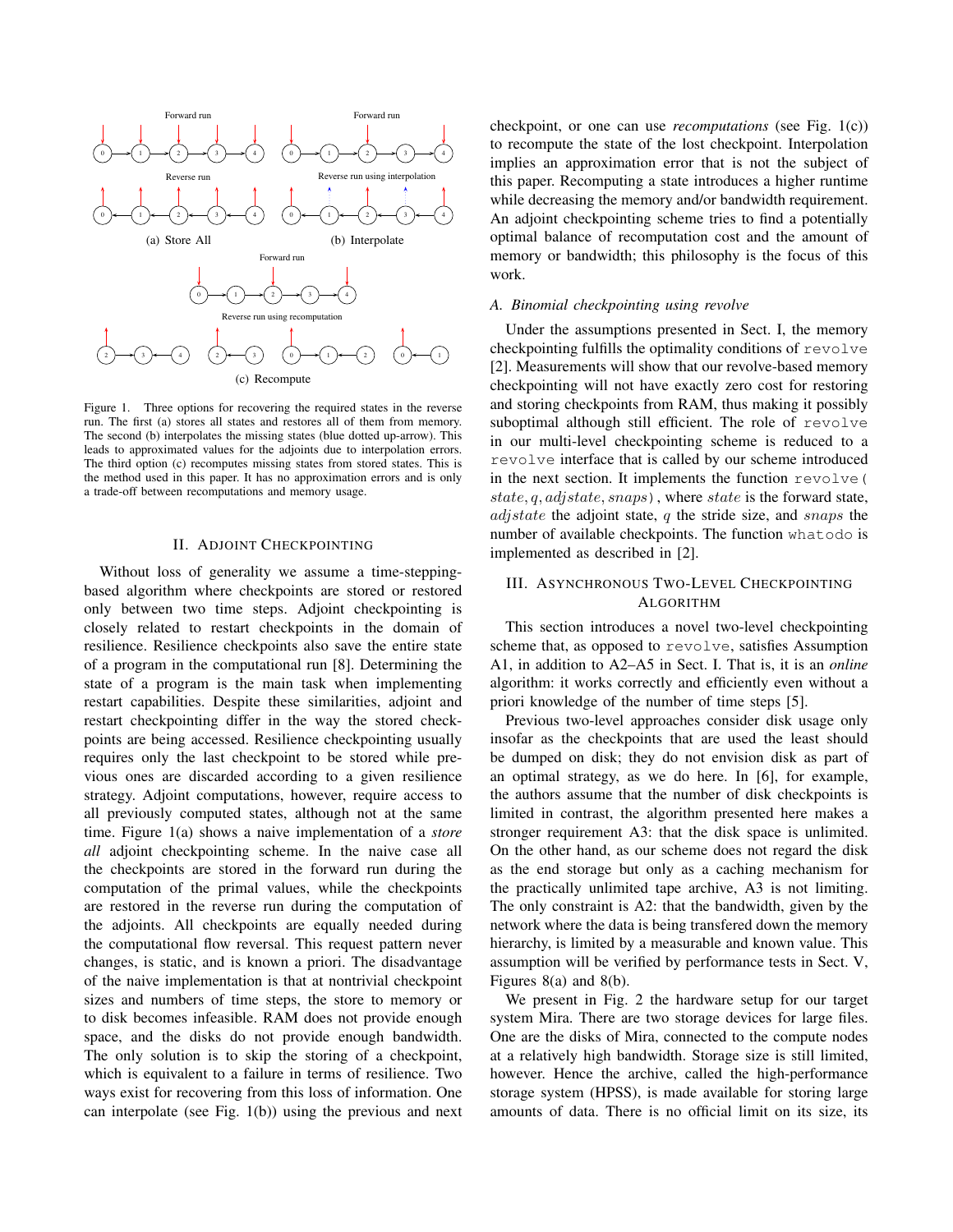

Figure 2. Mira storage hierarchy. The archive is referred to as *disk* in our algorithm. The disks on Mira are transparent and serve only as a buffer between archive and Mira.

main limiting factor being bandwidth of around 2 GB/s. We assume that the write bandwidth to Mira disk is negligible compared with that of the transfer to archive, which takes up a considerable amount of time and can be done asynchronously (see Sect. V for timings). Our top-level checkpointing layer uses disks only as caching mechanisms for transfer to archive, and not as resident storage, thus making the archive bandwidth transfer the practical limiting factor.

Our two-level checkpointing algorithm proceeds as follows. On the top level we carry out a bandwidth-limited checkpointing to disk/archive where no new checkpoint is generated until the current one has finished writing to disk/archive. As a result, the current checkpoint stride,  $q$ , is a function of the available bandwidth. On the lower level we use revolve, with checkpointing in memory, which is known to be optimal during computational flow reversal once  $q$  is prescribed. Notice that this is not a three-level checkpointing algorithm: the disks are used only as a buffer between the archive and the memory.

First, we introduce the first level with checkpoints to disk in Sect. III-A, followed by the memory checkpoints in Sect. III-B, which are applied in the reverse run of the disk checkpoints.

## *A. Checkpointing to disk (archive)*



Figure 3. Forward run with a store (down-arrow) of disk checkpoints at every  $q$ -th time step.  $q$  changes at every stride and is dependent on the bandwidth to archive.

The first level checkpointing stores a checkpoint at every qth time step (see Fig. 3). This process can be asynchronous, and it is assumed so for the rest of this work. The larger the *stride* q, the more recomputations that will be required by revolve in the reverse run (see Sect. III-B). The reason is that the revolve memory checkpointing is restricted by a limited number of checkpoints c while covering this larger stride q The lower bound of q is given only by the bandwidth (network) and the checkpoint size. The checkpoint size itself is defined by the problem size and the wall clock time of one time step (a property of Nek5000 on Mira, which will be profiled in Sect. V).

|                                               |  |  | Algorithm 1 Bandwidth-limited disk checkpointing: for- |  |
|-----------------------------------------------|--|--|--------------------------------------------------------|--|
| ward run and cached asynchronous push to disk |  |  |                                                        |  |

| <b>Require:</b> Initial conditions: $state_0$            |  |  |  |  |  |  |
|----------------------------------------------------------|--|--|--|--|--|--|
| $done \leftarrow false$                                  |  |  |  |  |  |  |
| apush $(state0)$                                         |  |  |  |  |  |  |
| $c \leftarrow 0, q \leftarrow 0, t \leftarrow 0$         |  |  |  |  |  |  |
| while <i>llast</i> do                                    |  |  |  |  |  |  |
| $state_t, last \leftarrow$ forwardStep ( $state_{t-1}$ ) |  |  |  |  |  |  |
| <b>if</b> transfer done then                             |  |  |  |  |  |  |
| apush(q)                                                 |  |  |  |  |  |  |
| apush $(statet)$                                         |  |  |  |  |  |  |
| $c \leftarrow c + 1, q \leftarrow 0$                     |  |  |  |  |  |  |
| end if                                                   |  |  |  |  |  |  |
| $q \leftarrow q + 1$                                     |  |  |  |  |  |  |
| $t \leftarrow t + 1$                                     |  |  |  |  |  |  |
| end while                                                |  |  |  |  |  |  |
| apush $(q)$                                              |  |  |  |  |  |  |
| apush $(c)$                                              |  |  |  |  |  |  |
| <b>return</b> state <sub>t</sub>                         |  |  |  |  |  |  |

Algorithm 1 presents the algorithm for storing checkpoints. The checkpoints are stored using a stack interface by calling apush (state<sub>t</sub>), where state<sub>t</sub> is the state at time step  $t$ . apush is considered to be asynchronous: the push is initalizied and the function returns while the data is being copied. As a consequence of A2 and A3, we assume that apush never fails because of disk space limitations.

First the initial  $state_0$  are stored via apush(state<sub>0</sub>), where  $c$  is the counter of all the stored disk checkpoints and  $q$  is the distance in time steps to the last checkpoint. The algorithm loops over all the time steps  $t = 1$  to  $t = n$ , where the forward solver in forwardStep() computes state state<sub>t</sub> based on state<sub>t−1</sub>. The application that implements forwardStep() has to return via the Boolean last whether this was the last time step or not. Bandwidth is considered available if there is no checkpoint currently transferred via apush to the archive. This availability is represented by the boolean transfer\_done, being true if apush is done with the transfer and  $false$  otherwise. If the transfer is done, a new checkpoint is stored using an asynchronous apush  $(state<sub>t</sub>)$ . This operation is preceded by storing the stride size  $q$  that corresponds to the just finished transfer. The  $q$  information is important for the offline revolve scheme that is being applied in the adjoint run (see Sect. III-B). The checkpoint counter  $c$  is then increased by one, and the stride size  $q$  is reset to 0. Finally, independently of whether a checkpoint is saved or not, the stride size  $q$  is increased by one. After the last time step  $t = n$  has been computed, forwardStep() returns the  $last$  set to  $false$ , and the while loop breaks. The last stride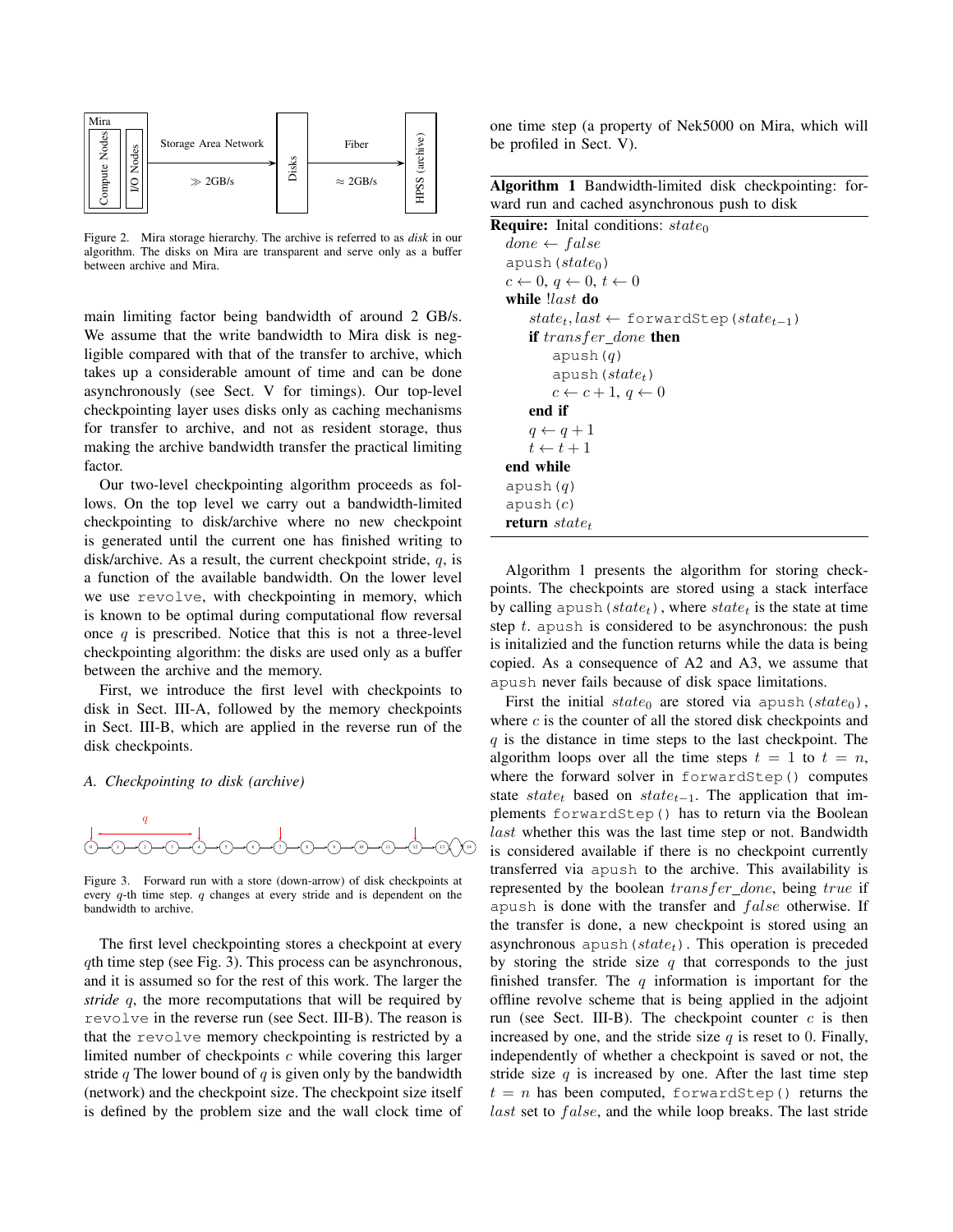size  $q$  is being pushed together with the final number of checkpoints c.

If the bandwidth goes to 0,  $transfer\_done$  is never set to true. Thus the entire computation consists only of one stride. Notice that in the case of multistep time steppers, where state<sub>t</sub> is dependent on state<sub>t−i</sub>,  $0 < i \leq k$ , Algorithm 1 is still valid, as all the additionally required states are saved on disk; the checkpoint size grows by a factor of  $k$ . Once the forward run is completed, the computational flow reversal starts using the restore of a disk checkpoint and the application of revolve as a second-level checkpointing in order to compute the adjoints.

## *B. Restoring from disk and applying* revolve



Figure 4. Single reverse run of one stride with  $q = 7$  where one disk checkpoint is restored (up-arrow) and memory checkpoints are stored (dashed down-arrow) and restored (dashed up-arrow) according to revolve. The disk checkpoint at  $t = 0$  is cached in memory after first restore.

This section describes the stride-by-stride restoring of the disk checkpoints followed by the application of revolve and thus the actual computation of the adjoints. For each stride with variable size  $q$  in Fig. 3, revolve is run according to Fig. 4. The disk checkpoint is restored (uparrow), and the forward run begins where new memory checkpoints of state  $state_i$  (dashed down-arrows) are placed according to the revolve scheme ( $i = 3$  and  $i = 5$ ). At the end of the stride (here  $i = 7$ ), the adjoints are initialized by the initial condition of the adjoint state  $adjstate_0$  or taken over by the adjoint state *adjstate* of the last adjoined stride. After the adjoint of  $i = 5$  is computed,  $i = 3$  is restored. Then state  $i = 4$  is recomputed and the adjoint of  $t = 4$  is evaluated. Again, state  $i = 3$  is restored and the adjoint of  $i = 3$  computed. Now, the disk checkpoint (cached in memory) of  $i = 0$  is restored, and state  $i = 1$  is recomputed and stored. This step is followed by state  $i = 2$ being recomputed and the adjoint of  $i = 2$  being computed. State  $i = 1$  is restored, followed by the adjoint evaluation of  $i = 1$ . The adjoint of  $i = 0$  then is computed by reusing again the checkpoint of state  $i = 0$ . The additional number of recomputations compared with a store-all strategy is 3. The total memory checkpoints used is 2, whereas the storeall strategy would have used 5.

The interface for revolve used in Algorithm 2 is presented as a black box through the interface function revolve (state, q, adjstate, snaps), where state is the forward state and adjstate is the adjstate used to adjoin a stride of length  $q$  under the constraint of using at most snaps number of checkpoints.

Algorithm 2 Bandwidth-limited disk checkpointing: reverse run and pop asynchronous ahead from disk

| <b>Require:</b> Initial adjoints: $adjstate_0$             |
|------------------------------------------------------------|
| $c \leftarrow \text{pop}()$                                |
| $q \leftarrow pop()$                                       |
| $state \leftarrow pop()$                                   |
| $q_c \leftarrow \text{apop}()$                             |
| $state_c \leftarrow$ apop ()                               |
| $adjstate \leftarrow \text{revolve}(state, q, adjstate_0)$ |
| for $c = 2$ to 0 do                                        |
| $q \leftarrow q_c$ , state $\leftarrow$ state <sub>c</sub> |
| $q_c \leftarrow \text{apop}(\cdot)$                        |
| $state_c \leftarrow$ apop()                                |
| $adjstate \leftarrow \text{revolve}(state, q, adjstate)$   |
| end for                                                    |
| <b>return</b> adjstate                                     |

The revolve interface is called by Algorithm 2, while the disk checkpoints are restored. The checkpoints are restored with one prefetch buffer. The only requirement is the initial adjoint state  $adjstate_0$ . The checkpoint counter is popped by a call to a synchronous pop. Then the first stride size is popped, followed by the state state. All this has to be done synchronously because  $c$ ,  $q$ , and state have to be fully loaded before revolve is called for the first time. Now an asynchronous pop apop() is called to prefetch the next stride size  $q_c$  and state state<sub>c</sub>. As opposed to pop(), the function apop() directly returns while doing the transfer in the background, leading to the first call to revolve that computes the updated adjoint state *adjstate* of the first stride of size  $q$  based on the restored state state and the initial adjoints saved in  $adjstate_0$ . During this computation apop continues to restore the second state in  $state_c$ . When the first call to revolve is done, we enter the checkpoint loop which will be repeated  $c - 1$  times. The prefetched stride size  $q_c$  and state  $state_c$  will be copied to q and state, respectively, followed by the next prefetch of the next stride in  $q_c$  and state<sub>c</sub> through a call to apop. Then, revolve is called on the current stride. After  $c - 1$  steps, the final result is saved in *adjstate*. Again, notice that in the case of multistep time steppers the checkpoints are considerably larger.

#### IV. ALGORITHMIC ANALYSIS

Here we analyze the performance of our two-level checkpointing algorithm. As a performance metric, we use the number of time-step recomputations in the adjoint, lower being better. For brevity we consider the fixed-stride case, which can provide considerable insight into the overall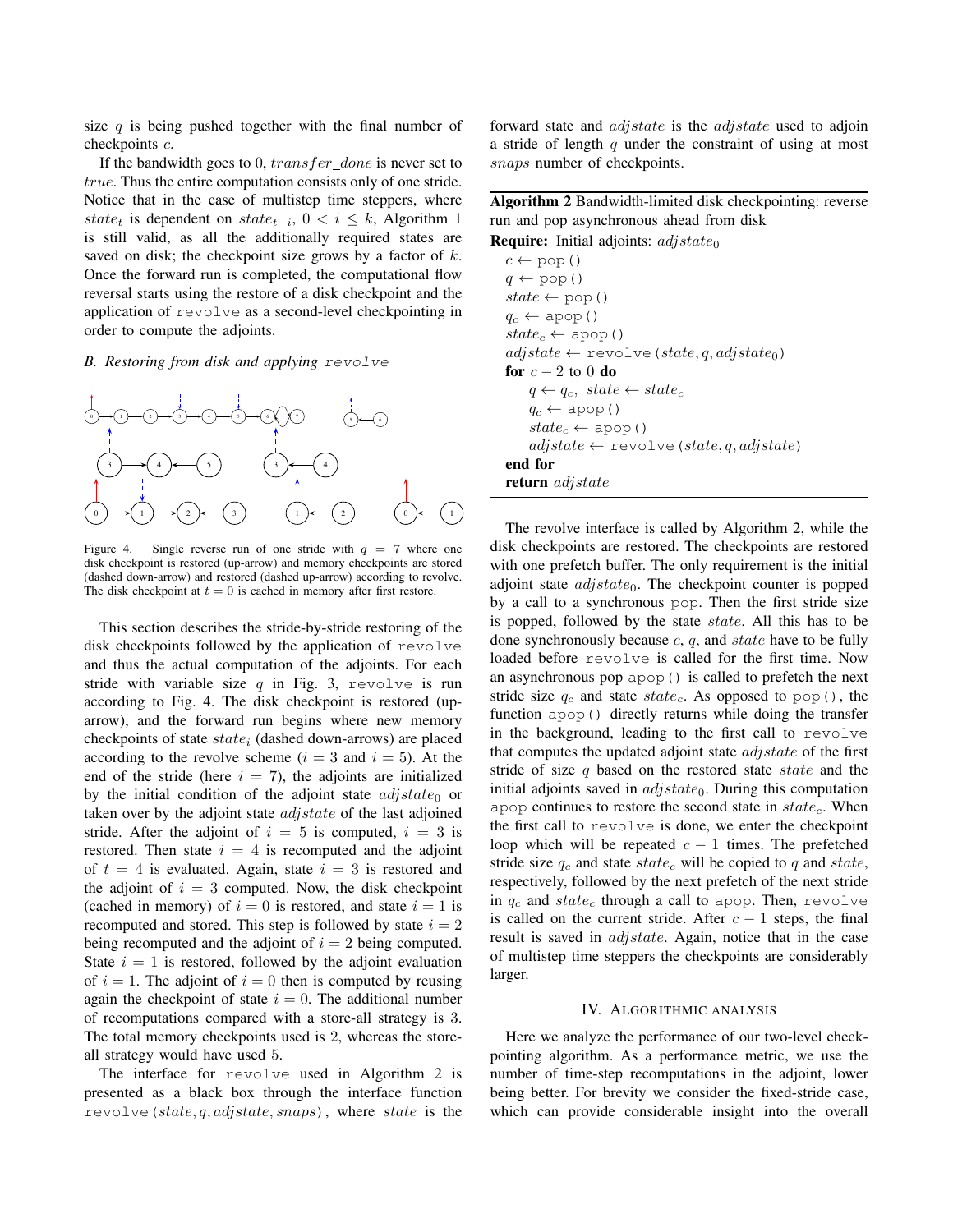performance. Our analytical tool is encapsulated in the following result.

Proposition 1. *Given* C *allowed checkpoints in RAM, the number of extra forward steps (recomputations) needed by the two-level checkpointing Algorithm 2 with a fixed stride size* Q *for the adjoint computation of* M *time steps (*M *is not known before the end of the computation is flagged) is*

$$
N_r = M + n_s \, p(Q, C) + p(n_l, C) \tag{2}
$$

*where*  $n_s = |M/Q|$  *is the number of Q-sized strides and*  $n_l = M \text{ mod } Q$  *is the size of the last stride. Here*  $p(a, b) =$  $t a - \binom{b+t}{t-1}$ , where *t* is the unique integer (also known as *repetition number [2]) satisfying*  $\binom{b+t-1}{t-1} < a \leq \binom{b+t}{t}$ .

*Proof:* According to Proposition 1 in [2],  $p(a, b)$  gives the number of extra forward steps using revolve to adjoin a sequence of  $\alpha$  time steps storing up to  $\beta$  checkpoints. Thus, the overall number of forward steps needed for  $a$  time steps is  $a + p(a, b)$ . The first-level checkpointing of the two-level scheme storing data to disk requires integrating M steps. All the following forward steps should be considered as "extra" steps. Summing up the overall number of forward steps in each stride and substituting  $M = n_s Q + n_l$  leads to (2).

With this proposition, we can predict the actual number of recomputations of our online checkpointing algorithm for different  $M$ ,  $C$ , and  $Q$ . Figure 5 plots, as a function of the total number of time steps  $M$ , the number of recomputations for the offline revolve algorithm [2]; the online algorithm combing Walther's algorithm [3] and Wang's algorithm [5]; and our two-level algorithm with stride sizes  $Q = 200$ and  $Q = 250$ . The number of maximum checkpoints in RAM is set to  $C = 50$ . The combined algorithm in (2) using only checkpoints in RAM has been proven to be optimal when the number of time integration steps is less than  $\binom{50+2}{2}$  = 1326, and near-optimal until the number of time steps reaches  $\binom{50+3}{3}$  = 23426. After that point, it switches to Wang's algorithm [5], which has a proven minimal repetition number. The offline revolve algorithm of case (1) is included for comparison even if it is not applicable since  $M$  is not known a priori. Its performance is computed as if M were known a priori.

From Fig. 5(a) we can see that our algorithm needs fewer recomputations than does the combined online algorithm if  $M$  is sufficiently large (larger than approximately 5,300) for  $Q = 200$  and 6,550 for  $Q = 250$ . For lower values of M, our algorithm may need more recomputations, but only slightly; see Fig. 5(b). Nevertheless the benefits in recomputations by using our algorithm significantly increase as the number M of integration time steps becomes large. For example, at time step 50, 000, the gap in the number of recomputations between our algorithm and the combined online algorithm is already over 50, 000. That is, *our twolevel algorithm requires less than 75% of the number of recomputations of the best single-level online scheme.* We



Figure 5. Comparison with online and offline revolve algorithms in terms of time-step recomputations. There are up to 50 checkpoints available in RAM. For better visibility, (b) is extracted from a portion of (a).

note that these number ranges are common for complex fluid dynamics simulations such as those carried out by Nek5000 [9].

An interesting observation deriving from Proposition 1 and also seen in Fig. 5(b) is that a smaller stride size Q results in an even small M, where our two-level checkpointing scheme presents a definite advantage. This suggests the benefit of using as small a stride  $Q$  as feasible. In the next section we will validate this observation and demonstrate the other benefits of our algorithm with profiling data from actual Nek5000 runs on Mira.

# V. PERFORMANCE ANALYSIS BASED ON MIRA AND NEK5000

In this section we carry out profiling experiments and analyze how our predicted performance results, which use Assumptions A1–A5, compared with actual performance as measured on Nek5000 runs on the Mira supercomputer. Furthermore, once we validate our performance model based on Proposition 1, we present a prediction framework that allows a user to extrapolate the runtime behavior from a small-sized test case to a full-scale simulation run.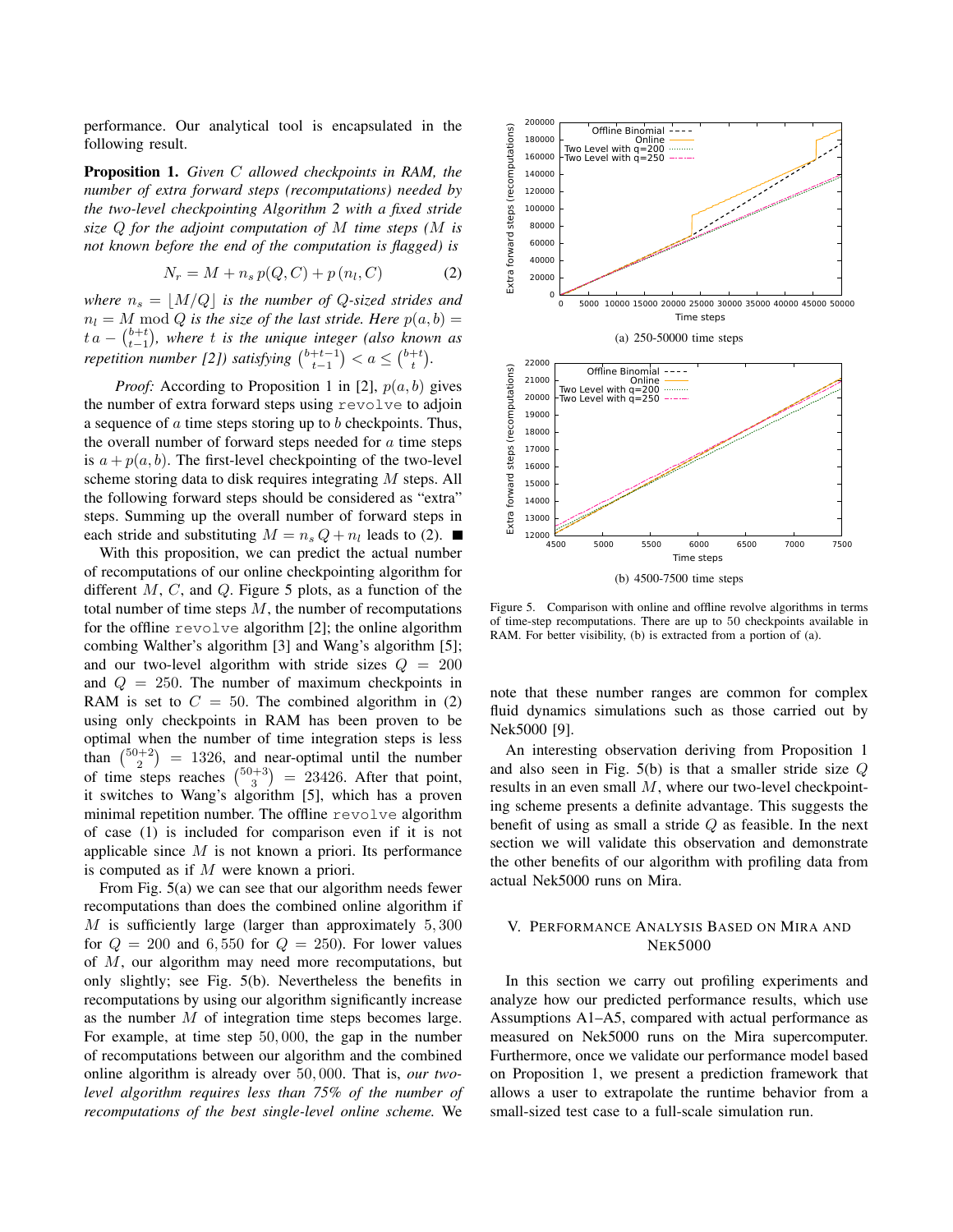## *A. Adjoint Nek5000 Calculations Validation*

Nek5000 is a spectral-element thermo-hydraulics solver, here however we focus only on the flow part given by the incompressible Navier-Stokes equations. Neglecting the force terms and presuming the flow to be driven by initial/boundary conditions we have the adjoint Navier-Stokes equations given in (3).

$$
\frac{\partial \bar{\mathbf{u}}}{\partial t} + (\nabla \mathbf{u})^{\mathsf{T}} \bar{\mathbf{u}} - \mathbf{u} \cdot \nabla \bar{\mathbf{u}} + \frac{1}{Re} \nabla^2 \bar{\mathbf{u}} + \nabla \bar{p} = 0, \ \nabla \cdot \bar{\mathbf{u}} = 0 \tag{3}
$$

Our test case is based on the 2d lid driven cavity (see Fig. 6(a)) which consists of a box where the boundary conditions are set to 0, except for the velocity  $u$  in  $x$  direction of the top lid set to 1. Adjoint computations need a flow metric for computing the adjoint sensitivity. In our numerical experiments, we compute the sensitivity of the final kinetic energy  $E_k = \frac{1}{2} < \mathbf{u}_T, \mathbf{u}_T > / < \mathbf{u}_0, \mathbf{u}_0 >$  normalized by the initial condition  $\mathbf{u}_0$ , T being the end time.  $E_k$  is here used as an objective function, and it is an important metric for flow sensitivity [10]. One adjoint computation gives us the gradient  $\frac{dE}{du_0}$  by setting the initial condition of the adjoint (at final time, due to the computational flow reversal) to  $\bar{\mathbf{u}}_T = \mathbf{u}_T$ . Currently, Nek5000 implements the solvers of both the primal (forward run) and dual (adjoint run) equations. Adjoint implementations are complex and thus error prone. The adjoint of the fully nonlinear Navier-Stokes equations is a new topic which was not thoroughly addressed in the field of fluid dynamics, due to heavy computational expense. To validate the implementation the gradient of the objective function for one time step is compared using finite differences with the one accumulated by using an adjoint run (see Fig. 6) of the 2d lid driven cavity. This comparison requires a number of computations proportional to the number of degrees of freedom, whereas the adjoint is a constant of 2.2 slower than a forward step. This makes Figure 6(b) with only 1,296 degrees of freedom already roughly 600 times more expensive than Figure 6(a) (see below for a more elaborate estimate of the adjoint runtime). Some artifacts persist at element boundaries, most likely due to a mismatch between the low order finite-difference calculation and the way continuity is enforced across boundaries in the spectral element setup, however we have agreement qualitatively as well as in velocity magnitude

# *B. Nek5000 Performance Profile*

Nek5000 has been shown to scale up to 250,000 cores. For a more detailed description of Nek5000, please refer to the user manual [11].

Two parameters quantify the problem size: the element number  $m$  and the polynomial order  $p$ . In three dimensions, the problem size *n* is  $m \cdot p^3$ , which is proportional to the size of a checkpoint. For double precision and a threedimensional case it is equal to  $n \cdot 8$  [bytes]  $\cdot 3$ . The physical quantity that is being checkpointed is the velocity field  $\mathbf{u}_i$ 



Figure 6. Validation of the gradient in  $x$  direction computed of the energy  $E_k$  at time step t with respect to velocity u at time step  $t - 1$  via adjoint and finite difference in the 2d lid driven cavity.

at a particular time step  $i$ . Nek5000 uses a multistep time integration scheme, i.e. time step  $\mathbf{u}_i$  depends on k previous time steps  $\mathbf{u}_{i-1}, \mathbf{u}_{i-2}, \dots \mathbf{u}_{i-k}$ , where k gives the accuracy of the method. In our test case  $k$  is always set to 1.

A realistic saturation of Mira in terms of both memory and floating-point operations is crucial in order to obtain results that are indicative of the Nek5000 performance in a production run. We rely on empirical data of past experiments. The important parameter for the scaling of Nek5000 is  $n_P$ , the numbers of degrees of freedom per processor, roughly equal to  $n/P$ , where n is the problem size defined above and  $P$  is the number of processors on which the problem is run. In our experiments, the polynomial order was set to an average number of 12. In this regime, Nek5000 shows good scaling when run with two processes per core provided that it uses an  $n_P$  of at least 2, 000 to 4, 000 degrees of freedom per process, where communication overhead becomes significant. The smallest choice in this range for  $n_P$  gives the fastest solution. However, this may not be the most cost-efficient solution in terms of energy consumption or core hours.

Given that each node has 16 cores, we run with 32 processes on one node. One node has 16 GB of RAM, so we end up with 0.5 GB of maximum RAM per process. This gives us a maximum limit on  $n_P$ , the degrees of freedoms per process. To have a representative test case, we assumed that 0.25 GB of RAM per process should be used, leading to 50, 000 degrees of freedom per process. To be precise, the RAM usage is expected to be equal to 50, 000  $\cdot$  8 [bytes]  $\cdot$  450  $\approx$  200MB, which we validated in measurements throughout our tests. The factor 450 is a Nek5000-specific factor, defining the workspace required to carry out various internal operations, mapping from complex geometries to reference elements etc. On top of this additional space is needed for the checkpoints, as will be presented shortly. As a test case, we switched the same physical case from two to three dimensions, thus having a computationally realistic use case that allows us to scale the problem size to the number of computational nodes. That is, we can keep the degrees of freedom per node constant independent of the number of nodes used.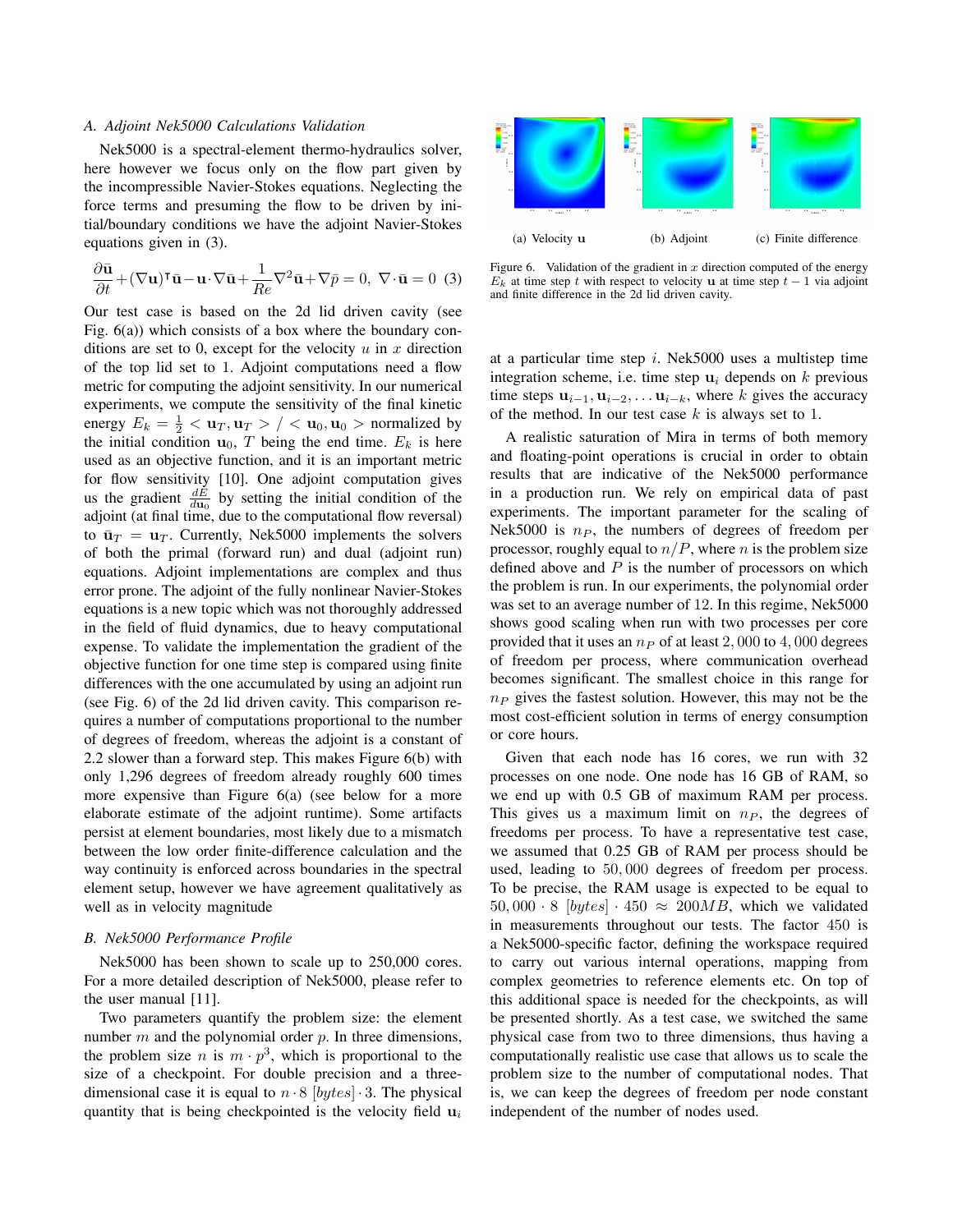

Figure 7. Normalized runtime consisting of the adjoint runtime divided by the forward runtime. The predicted ratio assumes that storing and restoring checkpoints has no cost and one adjoint and primal solve for one time step have the same runtime. The seeming discontinuity in the predicted time marks the point at  $\binom{s+2}{s} = \binom{52}{50} = 1300$  mentioned in Sect. I. This point marks maximum reusage of the checkpoints and thus also maximum memory access, hinting at the largest difference at this point between measured and predicted curve in life experience. For revolve 50 checkpoints were used on 8,192 cores (512 nodes) at a problem size of 100, 000 degrees of freedom per core. The disk I/O bandwidth during the forward run determines the stride of time steps that revolve will be applied to. The predicted runtime was analytically derived and serves as a lower bound. Revolve neglects memory access time.

## *C. Memory Checkpoints Using Revolve*

For the memory checkpoints we set a maximum number of 50. This translates into a reasonable memory consumption of  $50 \cdot 3$  [dimension]  $\cdot 8$  [bytes]  $\cdot$ 50000 [points per process]  $\approx 60MB$  per process. Thus Nek5000 requires a total of 260 MB of memory per node. Notice that with 5 step time stepper the RAM consumption increases to  $200 + 5 * 60 = 500MB$ . The already high number of 50 checkpoints is from a user's perspective fixed in Nek5000. Based on Proposition 1, increasing it further is not reasonable because the runtime gains are limited; decreasing them does not free any reasonable amount of memory. For a different architecture this choice may need to be revisited.

The first benchmarks were done on 512 nodes, amounting to 8, 192 cores and thus 16, 384 processes. Besides the number of checkpoints, revolve requires the total number of time steps, in our case the stride size. Based on the analysis in [2], we can produce the predicted additional effort of recomputation revolve needs after feeding in the information we have measured in our runs that the dual solve takes 2.2 times as long as the primal solve. The predicted performance result is displayed in Fig. 7 as normalized runtime, that is, the ratio of adjoint computation to forward computation.

In Fig. 7 we see also that the normalized runtime is already relatively flat after 500 time steps. Much of the runtime improvement can be done only if the strides get below 500 time steps. However, having a normalized runtime below 5 at a stride size of 1,000 time steps is still considered acceptable. Given the curve flatness, we decided that the reasonable range of strides should be no larger than 2,500, and we then ran numerical experiments on Mira with the stride in the range of 50–2,500. The results are displayed in Fig. 7. We see that the agreement between prediction and measurement is excellent; they are off by 8.5% in the worst case. This points out that the assumptions of revolve, also used in this work, and representing a subset of the A1–A5 assumptions are indeed reasonable to produce this performance model of our second-level checkpointing layer. The next section investigates larger settings, the disk/archive performance, and the impact on the first-level checkpointing layer of our approach.

# *D. Disk Checkpoints Based on Revolve Performance and Bandwidth*

We are now in a position to state our overall performance model. The final assumption, which is a design objective of Nek5000 and also extensively observed empirically for this code, is that the compute time of a forward time step can be assumed constant if the number of degrees of freedom per process,  $n_P$ , is fixed to some quantity  $\tau_s$  which in this model can be measured with a small experiment. Since this is an indication of the scalability of the checkpointed code and not related directly to checkpointing, we keep it separate from A1–A5. Then the size  $S(n)$  of a checkpoint can be computed as we did in Sect. V-C. The disk/archive bandwidth  $B(S)$ can be estimated by running read/write experiments on Mira with files of the target checkpoint size. With this measured data, the expected stride size of our first-layer checkpointing scheme becomes  $q = S(n)/(B(S(n))\tau_s)$ . Subsequently, the performance of the reverse computation, a normalized adjoint/forward time-step calculation, can be computed from the performance model as we did in Sect. V-C and displayed in Fig. 7. This model now can produce an estimate of the usage of all Mira resources at any run parameter size.

We present the results of this approach in Table I. We carry out Mira experiments to compute the bandwidth dependence on checkpoint size,  $B(S)$ . Then, using  $\tau_s$  measured from previous runs, we compute the expected stride size  $q$ and the corresponding revolve adjoint/forward performance, which we display in Table I.

Concerning the accuracy of this estimate, an issue that may come into play is the latency of the archive. The archive has itself a level of disk storage where the data is eventually recorded on tapes according to an unknown caching strategy. However, it has been empirically shown that a storage to tape occurs only after about a week of storage in the archive. A primal run of Nek5000 usually does not run over a week. Nonetheless, if one chooses to do so, the algorithm may have to be adapted to a higher prefetch window, since the latency of the tapes is considerably higher.

Figure 8(a) and Fig. 8(b) give an overview of the variations in bandwidth to the archive while storing and restoring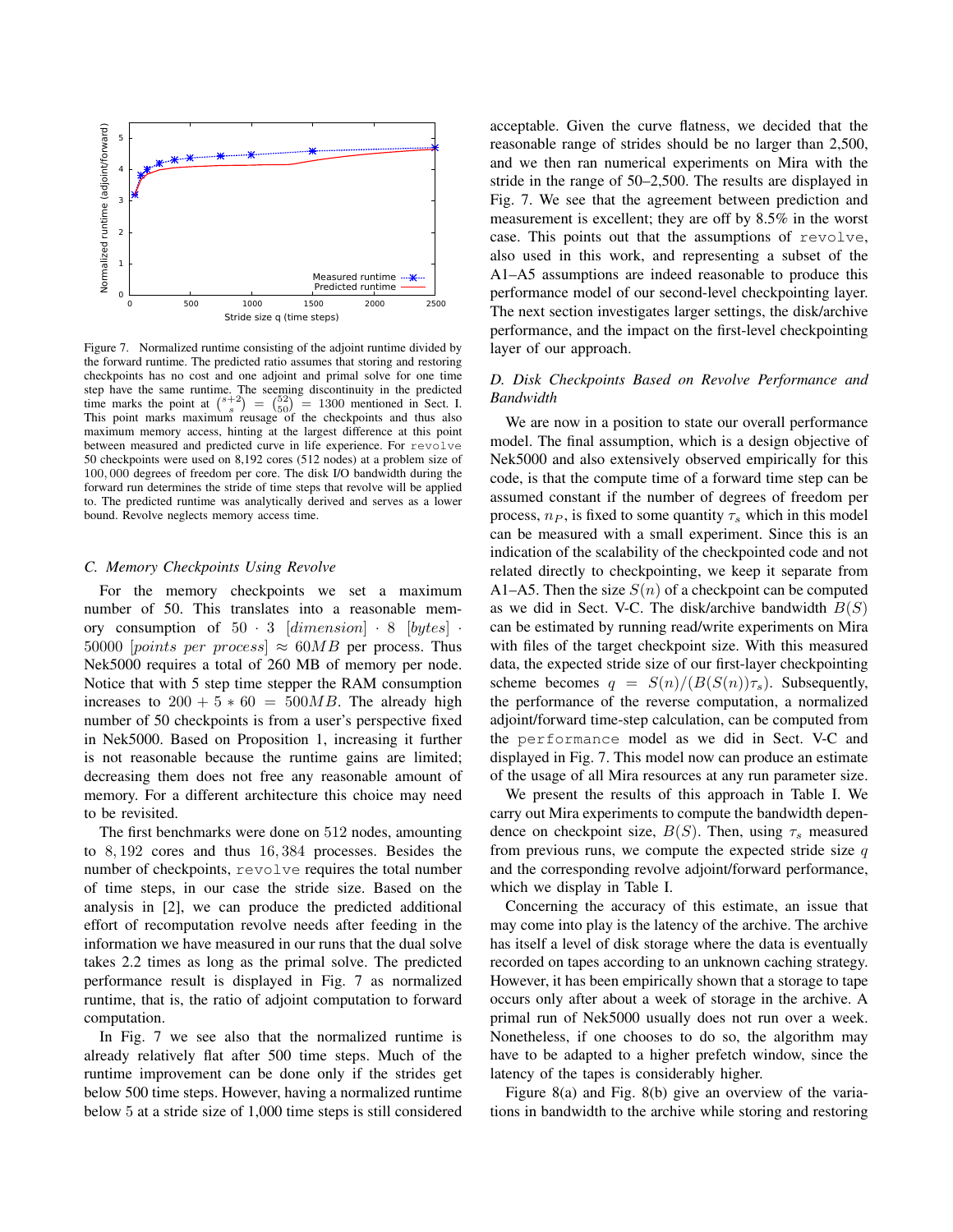

Figure 8. HPSS bandwidth with 320 measurements at 10 time intervals during 2 days for each checkpoint size.

data (see Table I for checkpoint sizes). The results are based on 320 transfers store and restore for each number of nodes at 10 time intervals of around 1-2 hours spread over 3 days. Only at very The adjoint run where the checkpoints are restored takes 2 to 5 times longer than the forward run where the checkpoints are stored (see Fig. 7). Only in very rare occasions the, if for example the adjoint run takes twice as long, the store was very fast (2.5 GB/s) and the restore very slow (1GB/s), it might lead to a problem. At worst, the asynchronous restore is not finished after a stride has been adjoined. However, this has not been observed in practice.

Next we validate our performance model and our contention that our two-level checkpointing scheme scales weakly for a given fixed stride size. For this experiment, the stride size was chosen to be fixed at  $q = 250$ . According to Table I this allows us to increase the number of nodes and thus the problem size up to 8,192 nodes, after which the stride size would have to be increased further. The primal and dual computation weakly scale equally well, with the predicted ratio of the normalized runtime being at a constant 4.2, deducible from Fig. 7. We see in Fig. 9 that the measured normalized runtime is within 2% of the predicted one for the entire range of 512–4,096 nodes. This both supports our contention that we have a valid performance



Figure 9. Runs conducted with a stride size of 250 and 50 memory checkpoints per stride. The average runtime of the forward run and adjoint run per stride represent the weak scaling behavior of Nek5000. The normalized runtime stays constant with increasing number of nodes.

Table I ESTIMATED STRIDE SIZE FOR GIVEN PROBLEM SIZE

|                     | <b>Measured</b>    | Estimated    |                            |                  |  |
|---------------------|--------------------|--------------|----------------------------|------------------|--|
| <b>Size</b><br>(GB) | Avg. Bw.<br>(GB/s) | <b>Nodes</b> | <b>Stride</b><br>Size (ts) | Norm.<br>runtime |  |
| 95                  | 1.61               | 2048         | 59                         | 3.3              |  |
| 189                 | 2.07               | 4096         | 91                         | 3.7              |  |
| 377                 | 2.02               | 8192         | 186                        | 4.0              |  |
| 754                 | 1.87               | 16384        | 403                        | 4.3              |  |
| 1507                | 2.10               | 32768        | 717                        | 4.4              |  |
| 7533                | 2.25               | 32768*5      | 3348                       | 4.8              |  |

model for any problem size and shows the scalability of our approach. While more runs are desirable to strengthen the validation case, we point out that Fig. 9 took half a million CPU-hours on Mira, whereas the runs to calibrate the prediction took a mere 40,000 core-hours.

### VI. CONCLUSION

We present a new online and scalable two-level checkpointing scheme for large scale time-dependent adjoint computations and we demonstrate it for the highly scalable fluid dynamics code Nek5000. The approach makes use of all the system's resources, from local node memory down the memory hierarchy to the archive. At the lower level, it uses the revolve algorithm which requires a given stride—a prescribed number of time steps. At the upper level, we use an algorithm that adapts the stride size to the disk/archive bandwidth and that can accommodate an a priori unknown number of total time steps.

In addition, we present a performance model for our approach that requires only a few inexpensive measurements on the target architecture for the same  $n_P$  (number of degrees of freedom per process) as the large-scale target run. With this model, we can predict the adjoint to forward run performance ratio and thus the total CPU time of a problem of arbitrary size with the same  $n_P$ . We validated our model with several experiments with a driven cavity example where the measured errors were within 2% in